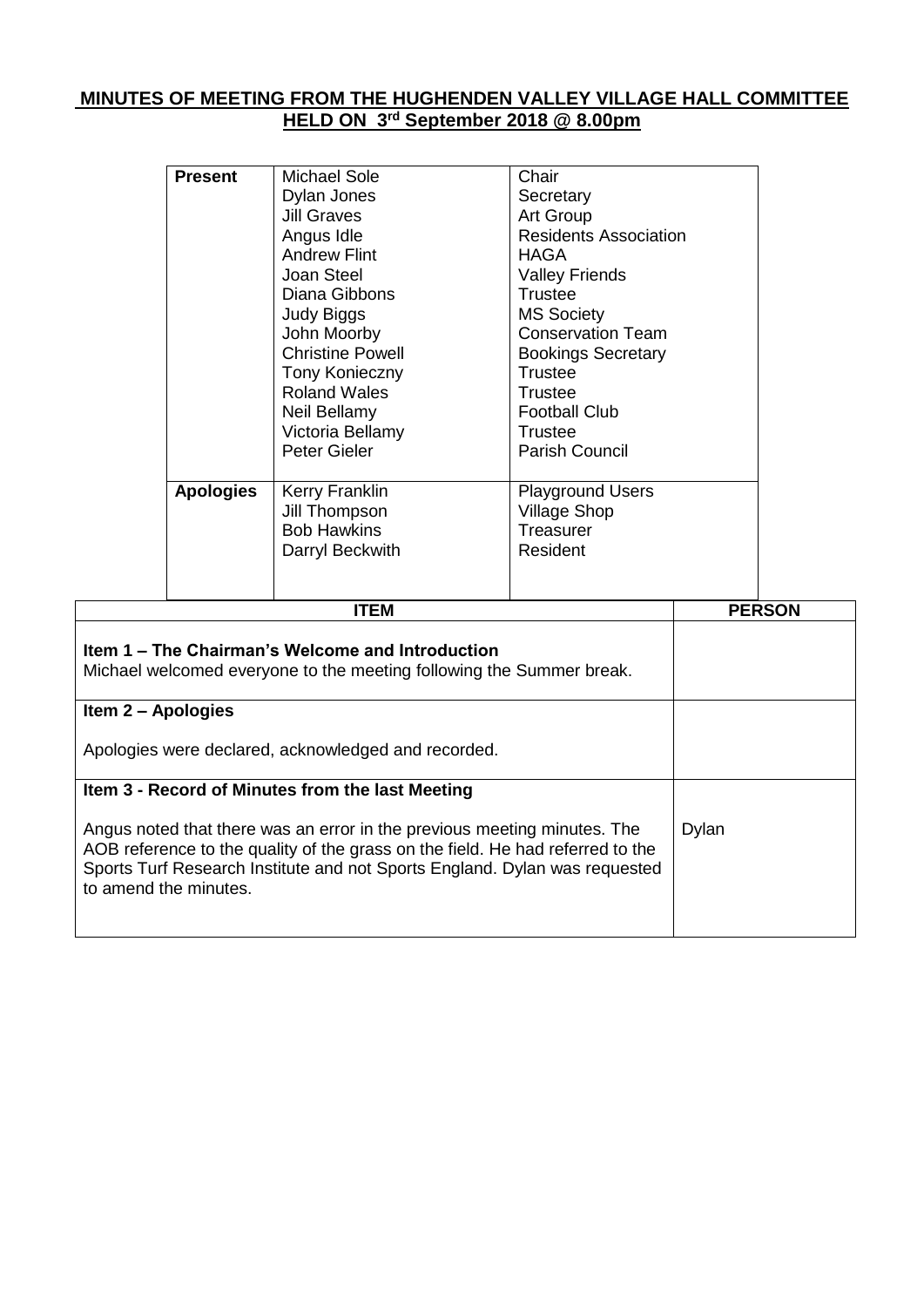| Item 4 - Matters Arising from the last Meeting                                                                                                                                                                                                                                                                          |        |
|-------------------------------------------------------------------------------------------------------------------------------------------------------------------------------------------------------------------------------------------------------------------------------------------------------------------------|--------|
| Michael advised that Simply Gleaming has started their cleaning contract<br>and was being overseen by Diana. The large hall was being cleaned on<br>Tuesday's and the Small Hall on Mondays. This will be reviewed as the<br>contract settles.                                                                          |        |
| Michael will update the Committee on the Vision 2020 project later in the<br>meeting.                                                                                                                                                                                                                                   |        |
| Tony is to circulate the spending rules following the Trustee meeting.                                                                                                                                                                                                                                                  | Tony   |
| Roland had rearranged the refuse collection with Grundon to a Monday, but<br>they had yet to change their routine. Roland will follow this up and if no<br>progress, will look to move the contract to another supplier.                                                                                                | Roland |
| All other outstanding items will be covered as agenda items.                                                                                                                                                                                                                                                            |        |
| Item 5- Chairman's Report                                                                                                                                                                                                                                                                                               |        |
| Michael advised that the shop lease had not progressed since the last<br>meeting. Roland believed that the Shop committee had now formally<br>engaged with their legal team but was not 100% sure.                                                                                                                      |        |
| The Trustees had agreed to give the shop committee until the end of the<br>year to resolve this otherwise the Trustees would issue a 'license' allowing<br>the shop to be there but offering no legal rights of occupation or tenure.                                                                                   |        |
| Michael informed the Committee that the annual grant from the Parish<br>Council (PC) had required an application to be submitted rather than it being<br>automatically offered as in previous years.                                                                                                                    |        |
| Michael had submitted an application, but the grant was refused on the basis<br>that the Hall had sufficient fund in reserve. A discussion followed which<br>highlighted the Football club had also been refused a grant. However, Great<br>Kingshill Village Hall and Widmer End Football club had been given a grant. |        |
| Tony has written to the PC and submitted a freedom of information request<br>on their spending plans and reminding the PC that they too hold monies in<br>reserve for which they were penalising the Hall. Tony will update the<br>Committee of any response at the next meeting.                                       |        |
| Michael has documented the spending plans for Hall for 2019/20 and<br>circulated it amongst the Committee. All agreed that this should be posted<br>on the website for all to see to ensure that the community understood way<br>the Hall had held funds in reserve.                                                    | Dylan  |
| Vision 20/20 – Michael updated the Committee on the meetings he and<br>Dylan had been having with an architect to modernise the Hall making better<br>use of the space to meet the future requirements of hirers.                                                                                                       |        |
| The drawings were now available, albeit not in time to prepare an update for<br>this meeting. Dylan suggested an extra informal meeting took place before<br>the next Committee meeting, so that this topic did not dominate the next                                                                                   | Dylan  |
| meeting. Dylan to circulate dates.                                                                                                                                                                                                                                                                                      |        |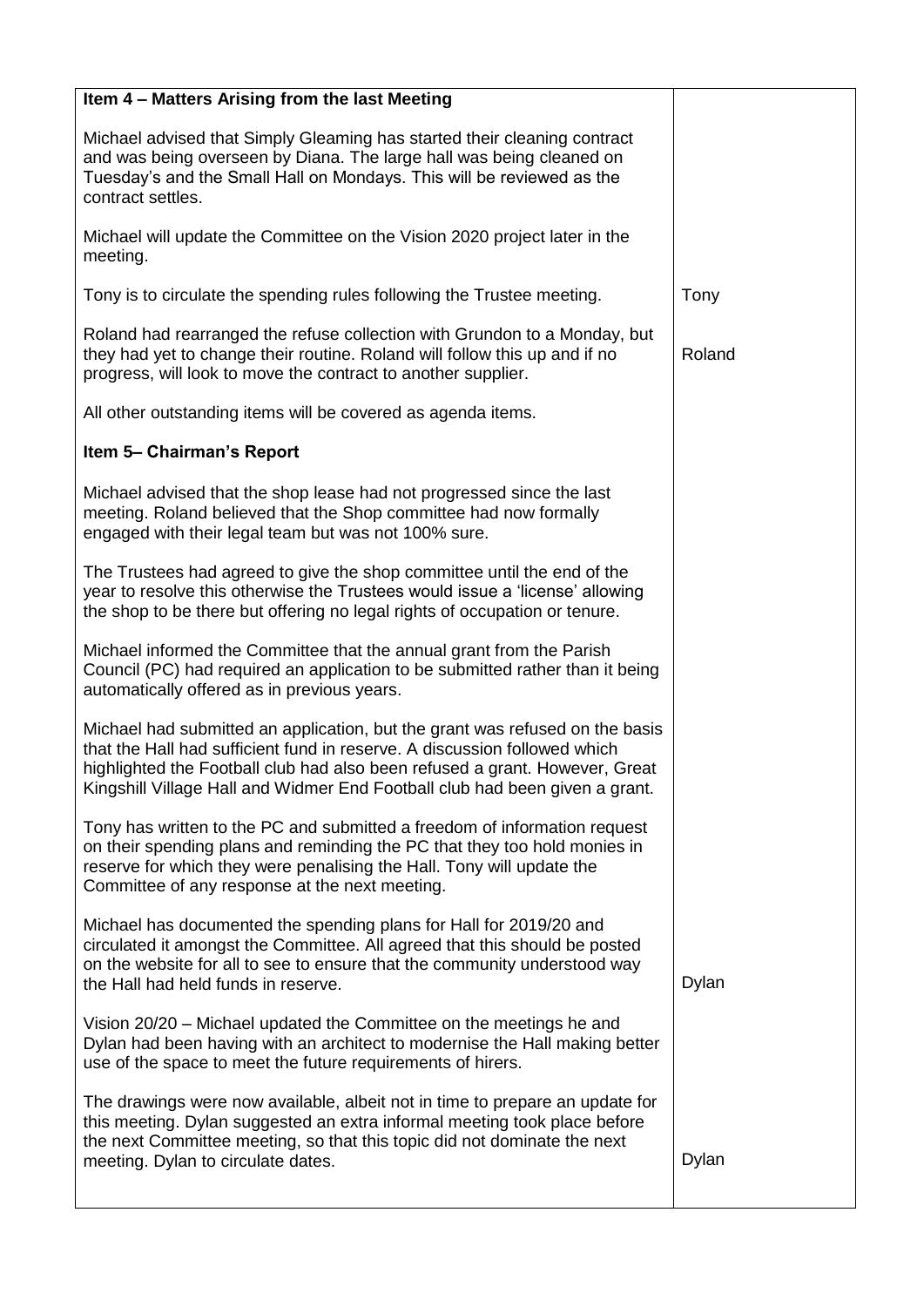| Playground update - As Kerry is not present, Michael informed the<br>Committee that the monies raised so far were close to the target of £15k and<br>as a result an order for playground equipment had been placed. The<br>expected install date is 8 <sup>th</sup> October.                                                                                                         |         |
|--------------------------------------------------------------------------------------------------------------------------------------------------------------------------------------------------------------------------------------------------------------------------------------------------------------------------------------------------------------------------------------|---------|
| The football club lease is still ongoing. Dylan is to chase the legal team for<br>an update.                                                                                                                                                                                                                                                                                         | Dylan   |
| <b>Item 7 - Treasurers Report</b>                                                                                                                                                                                                                                                                                                                                                    |         |
| In Bob's absence, the accounts and bank balances had been circulated by<br>email prior to the meeting. In the covering email, Bob had raised concern<br>that we were not coming to the end of the financial year and that the<br>recommendations of the auditor at the end of last year highlighted the need<br>for tighter controls on spending. To date no progress had been made. |         |
| Item 8 - Secretary's Report                                                                                                                                                                                                                                                                                                                                                          |         |
| Dylan advices that the Privacy Policy was now on the website.                                                                                                                                                                                                                                                                                                                        |         |
| Dylan updated the Committee on the new deed from the Fields in Trust<br>Charity we had been requested to update following the name change of the<br>Charity.                                                                                                                                                                                                                         |         |
| Dylan had since sought advice from our legal advisors and was informed<br>that the current deed was sufficient and a new deed was not required. Dylan<br>has gone back to the Fields in Trust with this information and was awaiting<br>an response.                                                                                                                                 |         |
| Item 9 - Maintenance Report                                                                                                                                                                                                                                                                                                                                                          |         |
|                                                                                                                                                                                                                                                                                                                                                                                      |         |
| Michael advised that the wall acoustic panel install in the large hall were<br>imminent. In addition some panels were ordered for the small Hall.                                                                                                                                                                                                                                    |         |
| Wi-Fi was now available, albeit Dylan has agreed to set a recognisable<br>name and password for hirers to use.                                                                                                                                                                                                                                                                       |         |
| Now that Bev was back from holiday, Michael had been prioritising the<br>outstanding tasks to ensure they are completed.                                                                                                                                                                                                                                                             | Dylan   |
| Item 10 - Booking Secretary's Report                                                                                                                                                                                                                                                                                                                                                 | Michael |
| Christine advised that the bookings continued to do well.                                                                                                                                                                                                                                                                                                                            |         |
| Michael informed the Committee of a booking for a Caribbean Carnival that<br>had hired the field, but on reflection it was realised that this was an<br>inappropriate event and that the Field is a public space which is not for hire.                                                                                                                                              |         |
| As a result, the event was cancelled, and we offered to refund any publicity<br>costs as a result. No reply was received from the organisers.                                                                                                                                                                                                                                        |         |
| Michael informed the Committee that he would be on holiday early<br>December and suggested that the AGM be postponed until 7 <sup>th</sup> Jan 19. All<br>present agreed. Dylan to publicise asap.                                                                                                                                                                                   |         |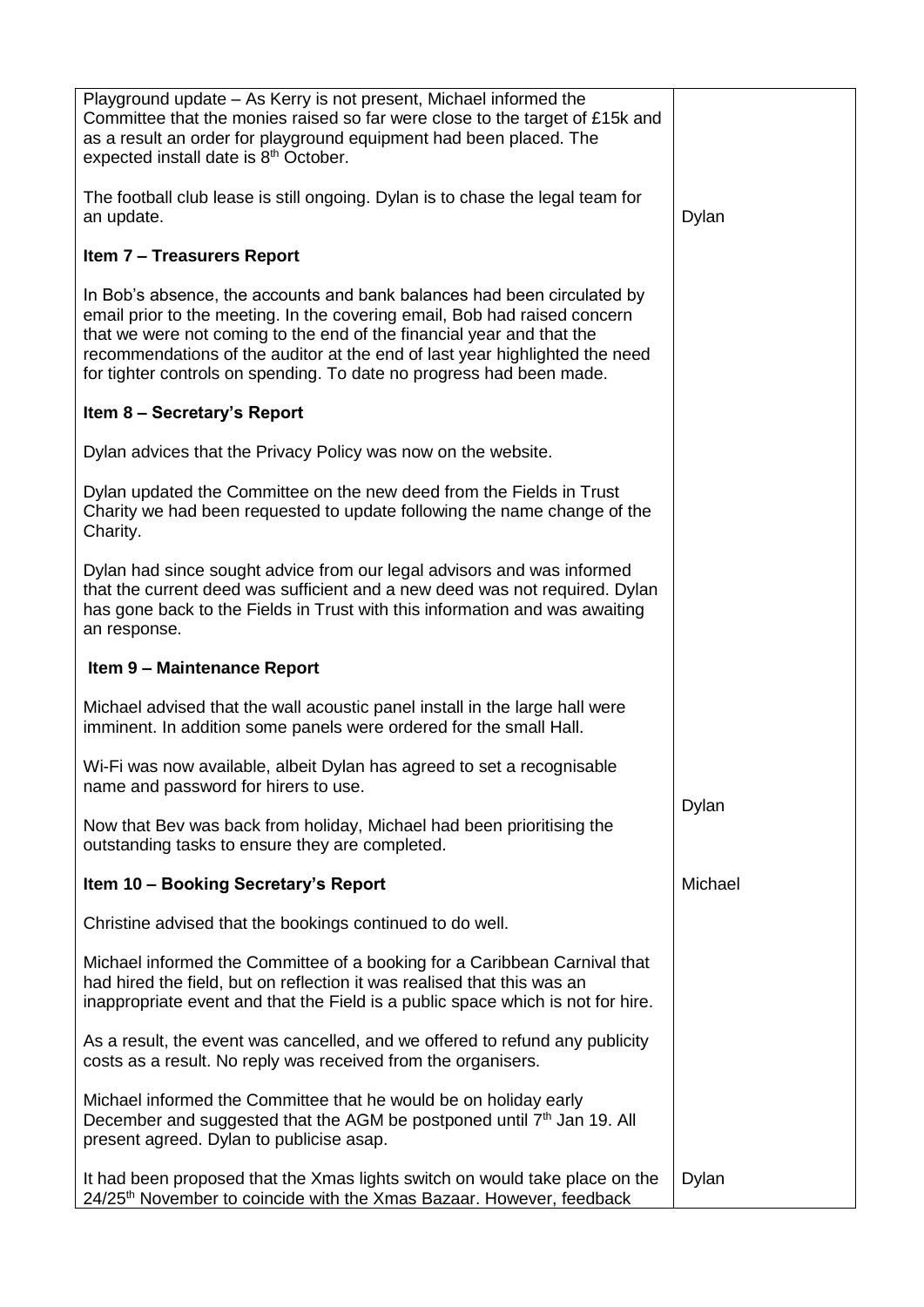| from the Shop and School was that they were not available to assist on that<br>weekend. They suggested the 1 <sup>st</sup> /2 <sup>nd</sup> December. Christine suggested the 2 <sup>nd</sup><br>Dec as the large Hall would be free. Dylan to feedback this date. |                      |
|--------------------------------------------------------------------------------------------------------------------------------------------------------------------------------------------------------------------------------------------------------------------|----------------------|
| Item 11 - Playground Sub Committee Update                                                                                                                                                                                                                          | Dylan                |
| Update was given during Chairman's update.                                                                                                                                                                                                                         |                      |
| Item 12 Village Shop Update                                                                                                                                                                                                                                        |                      |
| There was no one present to give a Shop update.                                                                                                                                                                                                                    |                      |
| <b>Item 13 Football Club</b>                                                                                                                                                                                                                                       |                      |
| Neil advised the football season had started and that they had seeded the<br>far football pitch.                                                                                                                                                                   |                      |
| Neil also advised that he had met with Angus and was acting upon the<br>findings of the grass analysis.                                                                                                                                                            |                      |
| Item 14 - Fund Raising                                                                                                                                                                                                                                             |                      |
| Vicky advised that Village Day had gone well. Profit was expected to be<br>approx. £500.                                                                                                                                                                           |                      |
| Planning for the Xmas Bazaar was well underway.                                                                                                                                                                                                                    |                      |
| The Xmas dinner dance was planned for 22/12/18 and the same band would<br>be playing this year.                                                                                                                                                                    |                      |
| <b>Item 15 Any Other Business (AOB)</b>                                                                                                                                                                                                                            |                      |
| The following items were discussed as AOB:                                                                                                                                                                                                                         |                      |
| Peter Gieler of the PC gave a short overview of the new grants policy which<br>is already under review. He recommended that publishing the Halls spending<br>plans would be helpful and that the Committee should request a grant for the<br>new Xmas lights.      |                      |
| Peter also suggested that there was plans afoot to assist the Hall with VAT<br>on playground equipment.                                                                                                                                                            |                      |
| An update on grass cutting and parking restrictions on Cryers hill was also<br>given.                                                                                                                                                                              |                      |
| John Moorby, officially wanted to thank Kerry for the Facebook pages<br>promoting the conservation team.                                                                                                                                                           |                      |
| Grass cutting was planned for the coming weekends and a skip would be<br>present to take away the waste.                                                                                                                                                           |                      |
| Andrew advised that the sub committee discussing the terms and conditions<br>had made some progress. Michael advised that they would be needed in<br>November for the Committee to agree them before the AGM in January.                                           | <b>Sub Committee</b> |
|                                                                                                                                                                                                                                                                    |                      |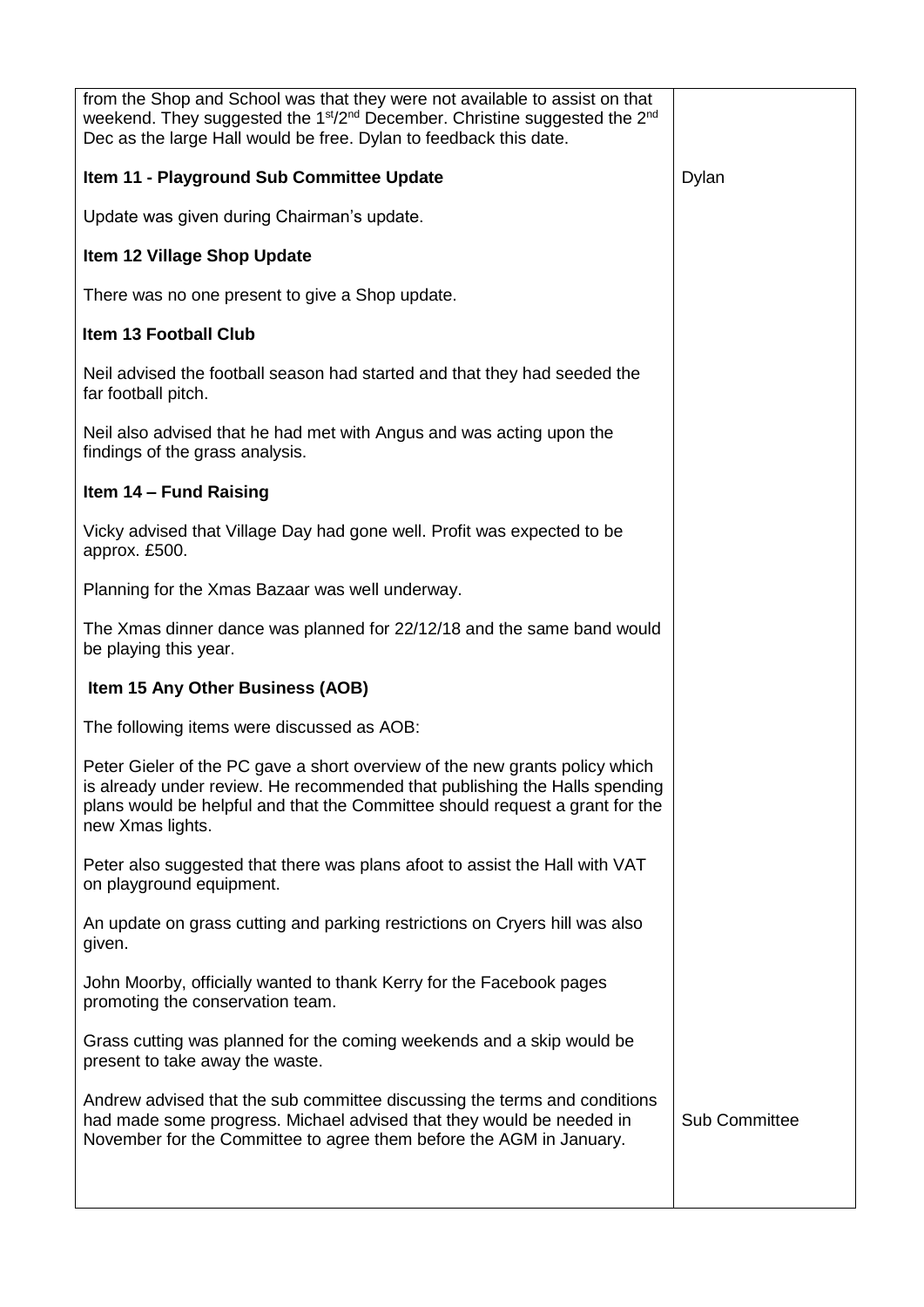| Angus asked for the minutes of the Trustee meeting in July. Dylan advised<br>that there was no Trustee meeting in July. The Trustees attempt to meet<br>quarterly and that the minutes were circulated when they were available.                                                                                                |         |
|---------------------------------------------------------------------------------------------------------------------------------------------------------------------------------------------------------------------------------------------------------------------------------------------------------------------------------|---------|
| Christine advised that the fund raising at her home on the $4th$ August for her<br>Grandson's World Challenge trip raised £550. She thanked everyone who<br>attended.                                                                                                                                                           |         |
| Michael had the following AOB to discuss;                                                                                                                                                                                                                                                                                       |         |
| The Resident's Association had request use of the Hall for a Community<br>Day. Michael advised this would be provided free of charge. All agreed.                                                                                                                                                                               |         |
| A quote has been received for new Xmas lights for the external tree. Cost<br>would be £3500, but we would seek a grant from the PC. All agreed to<br>proceed with the purchase.                                                                                                                                                 |         |
| Michael advised that he had received complaints about the A board sign<br>requesting visitors to the Hall to switch off their engines. Bev had requested<br>permission to erect the sign from Michael but had been instructed to raise it<br>at a Committee meeting. This had not been done but the sign was erected<br>anyway. |         |
| On reflection, Michael had realised that the area external to the Village Hall<br>had attracted several unauthorised signs and sought the Committees<br>approval to request that the owners seek permission from the Committee to<br>continue to display signage. All agreed.                                                   | Michael |
| Michael suggested that the website could do with a revamp and requested<br>Dylan obtain a quote.                                                                                                                                                                                                                                | Dylan   |
| The Hall gates have been locked in recent weeks due to alerts that<br>Travellers were in the area looking for space to reside.                                                                                                                                                                                                  |         |
| Michael informed the Committee that he had been made aware that the<br>planning application for the all-weather sports area had been withdrawn. He<br>had no further information to share with the Committee.                                                                                                                   |         |
| The cleaners had requested a new floor buffer costing approx. £500. All<br>agreed to purchase a new one.                                                                                                                                                                                                                        | Michael |
| A sign was required for the broom cupboard                                                                                                                                                                                                                                                                                      |         |
| A reminder that Dylan wanted to step down as Secretary. Vicky suggested<br>using Facebook to advertise the requirement.                                                                                                                                                                                                         |         |
| Item 16 - Date of Next Meeting                                                                                                                                                                                                                                                                                                  |         |
| The next meeting will be on <b>Monday 1<sup>st</sup> October 2018.</b>                                                                                                                                                                                                                                                          |         |
| Michael thanked everyone for their time this evening and the meeting closed<br>at 21:19hrs.                                                                                                                                                                                                                                     |         |
|                                                                                                                                                                                                                                                                                                                                 |         |